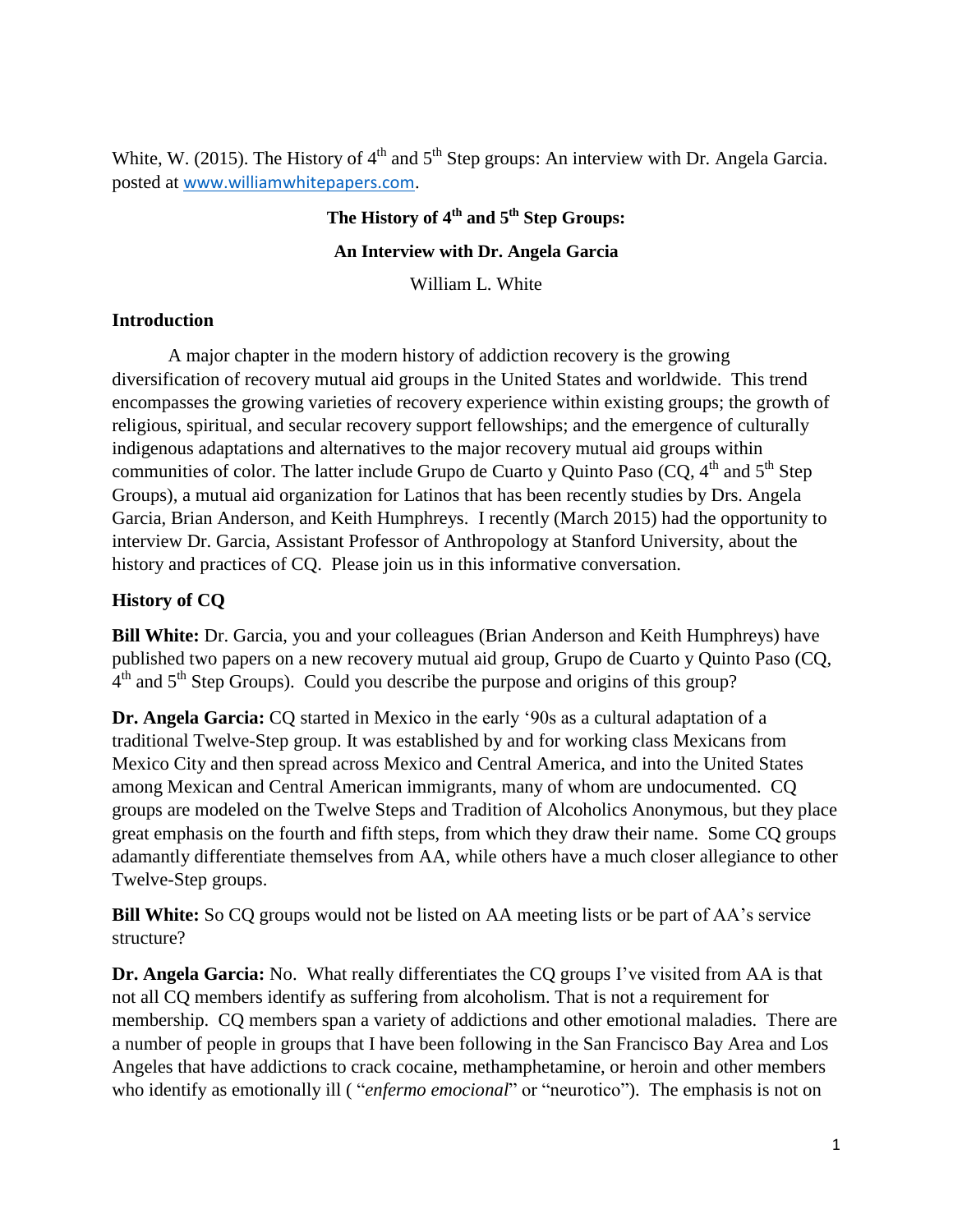what you've used, or for how long, but rather that you are in pain. The central point of identification is not addiction; it is emotional pain, which may lead to addiction, but not always. Also, it's a very inclusive program, with family and children oftentimes accompanying members to meetings. There are separate groups for adolescents as well.

**Bill White:** How did you and your co-authors discover and decide to study CQ groups?

**Dr. Angela Garcia:** It happened as a result of a related study I've been working on in Mexico City, which explores unregulated, informal addiction rehabilitation clinics called "*anexos*" (annexes) or "24 Hour Alcoholics Anonymous Groups. These are found in working class and very poor communities throughout Mexico, for whom there are limited healthcare options or other supports. They emerged as a mutual aid alternative to AA, and they often use forms of coercion to bring people into these residential settings. In the spiritually-oriented anexos that I was studying, residents often described participating in Fourth and Fifth Step groups, which at that time I had never heard of. So my colleagues and I began specifically asking about these groups.

Through our connections in Mexico City, we began spending time in  $4<sup>th</sup>$  and  $5<sup>th</sup>$  Step groups, and then, when I came back to the United States, I discovered groups operating here. The ones I discovered in the U.S. don't use the usual symbols we associate with AA, through sometimes they will use a slightly modified AA symbol. AA advocates sometimes referred to CQ as "pirate" groups and generally disapprove of them. They want to make sure people know that these are not AA groups. But within the  $4<sup>th</sup>$  and  $5<sup>th</sup>$  Step Group, there's great flexibility in the degree of identification with AA. Some will say, "Yes, we're AA," while others insist they are a  $4<sup>th</sup>$  and  $5<sup>th</sup>$  Step Group separate from AA. It can be very ambiguous.

**Bill White**: And how would you describe the organizational structure of CQ?

**Dr. Angela Garcia**: They're more organized today than they were when we started the study a few years ago. For instance, there is now an association that serves as something of an umbrella for all the  $4<sup>th</sup>$  and  $5<sup>th</sup>$  Step groups that subscribe to a shared ideology and shared practices. The past few years has witnessed the creation of CQ logos, CQ conferences (in Mexico and the United States), and CQ videos. In Mexico and the United States, there is a higher level of organization of the groups as they become more popular and offer a culturally distinct form of recovery support. What attracts growing numbers of people to CQ is one of the questions we are currently trying to answer in our studies.

**Bill White:** Have you discovered much about the founders or the early history of CQ?

**Dr. Angela Garcia:** We know that in 1991 there was a formalized split within an AA group in Mexico City. A couple of the members decided that what was missing from AA was a more rigorous spiritual component. This is interesting in light of some people who feel that AA is already too God-focused, too spiritual. But in this case, it was viewed as not spiritual enough. So, in 1991, there was the first "spiritual experience," or *experiencia espiritual,* as it's called. The two founders, although there's some disagreement about who the founders really are, took some members of this AA group to a little hacienda outside of Mexico City and they created this very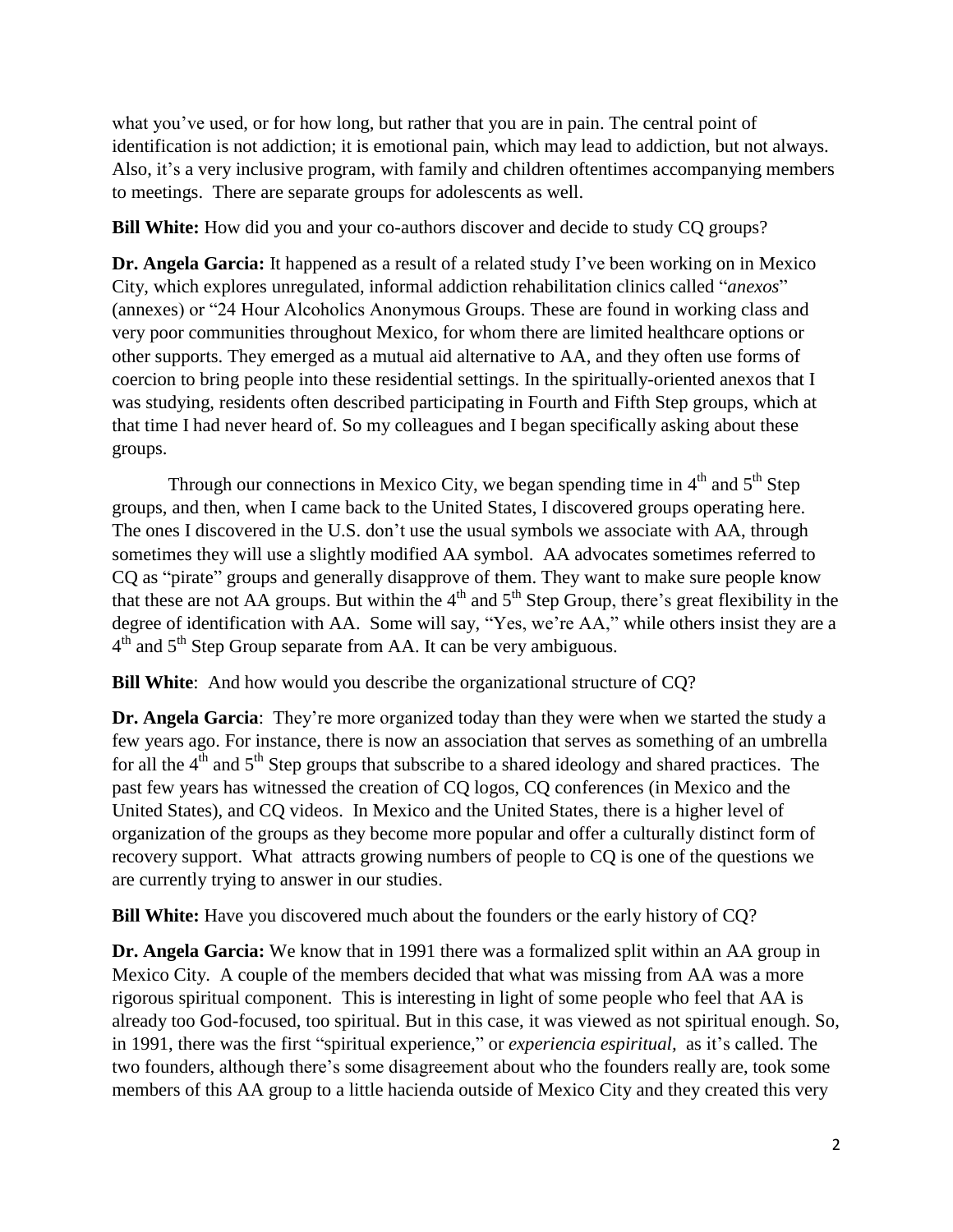intensive, "spiritual experience" for those who attended. It was highly meaningful to the people that participated in it and that was the beginning of what became the  $4<sup>th</sup>$  and  $5<sup>th</sup>$  Step movement in in Mexico.

**Bill White:** And when did they come to the United States?

**Dr. Angela Garcia:** The first CO group in the US was founded in either 1992 or 1993 (there is some disagreement over this date) outside of Los Angeles. It's difficult to reconstruct this history due to the lack of scholarly or group literature. They have the AA big book in these groups and sometimes will work from it, but their own pedagogy is evolving and communicated primarily through the groups themselves or via video or internet.

## **Growth of CQ Groups**

**Bill White:** And what do we know about the growth of CQ groups to date?

**Dr. Angela Garcia:** There have been two bi-national conferences in the United States that bring together groups from U.S., Mexico, and a few from Central America, a testament to their growth. The first conference was in 2013 in Las Vegas, Nevada, with about 500 different groups represented. The second conference was in 2014 with approximately a thousand groups, with many more states represented (Note: The third conference will be held in Los Angeles in June 2015). Both of the conferences have thus far been on the West Coast, where CQ seems to be most heavily concentrated, but there are groups on the East Coast and in the Midwest, where there are sizable Mexican populations. We know little about potential regional differences between these groups. How does the population differ in Pennsylvania, for instance, versus California? I've been following groups in the Bay Area and Los Angeles, where members describe intense economic pressures and concerns about immigration. There are also a lot of PTSD-like symptoms described in the narratives of members who have recently migrated from Mexico--a lot of serious emotional distress, as well as drug use and alcoholism.

## **CQ Methods**

**Bill White:** I'd like to explore some of the philosophy and methods of CQ. Could you talk more about the method of induction and the role the retreats play in the induction process?

**Dr. Angela Garcia:** In order to become a member, you have to attend seven preparatory meetings. These meetings are geared toward preparing the potential new member for the two- or three-day "spiritual experience," which is the bedrock of the program. The spiritual experience is sometimes called an *escritura* (writing) and the participants of the preparatory meetings are called *escribientes* (writers). A coordinator leads the meetings and invites members to come and share their testimonies to the escribientes. These testimonies also describe the benefits of membership, like personal transformation, transcending pain, or no longer abusing drugs or alcohol. The preparatory meetings demonstrate the cathartic style testimony that characterizes the group. There's also a lot of emphasis on what happens *after* the spiritual experience. The coordinators often say, "A lot of you people like to come do the experience, but then never come back to the meetings. We need you to do the experience before you can participate in the daily meetings, but we really want you to come back and attend these meetings." They underscore the importance of long-term, consistent group membership and participation.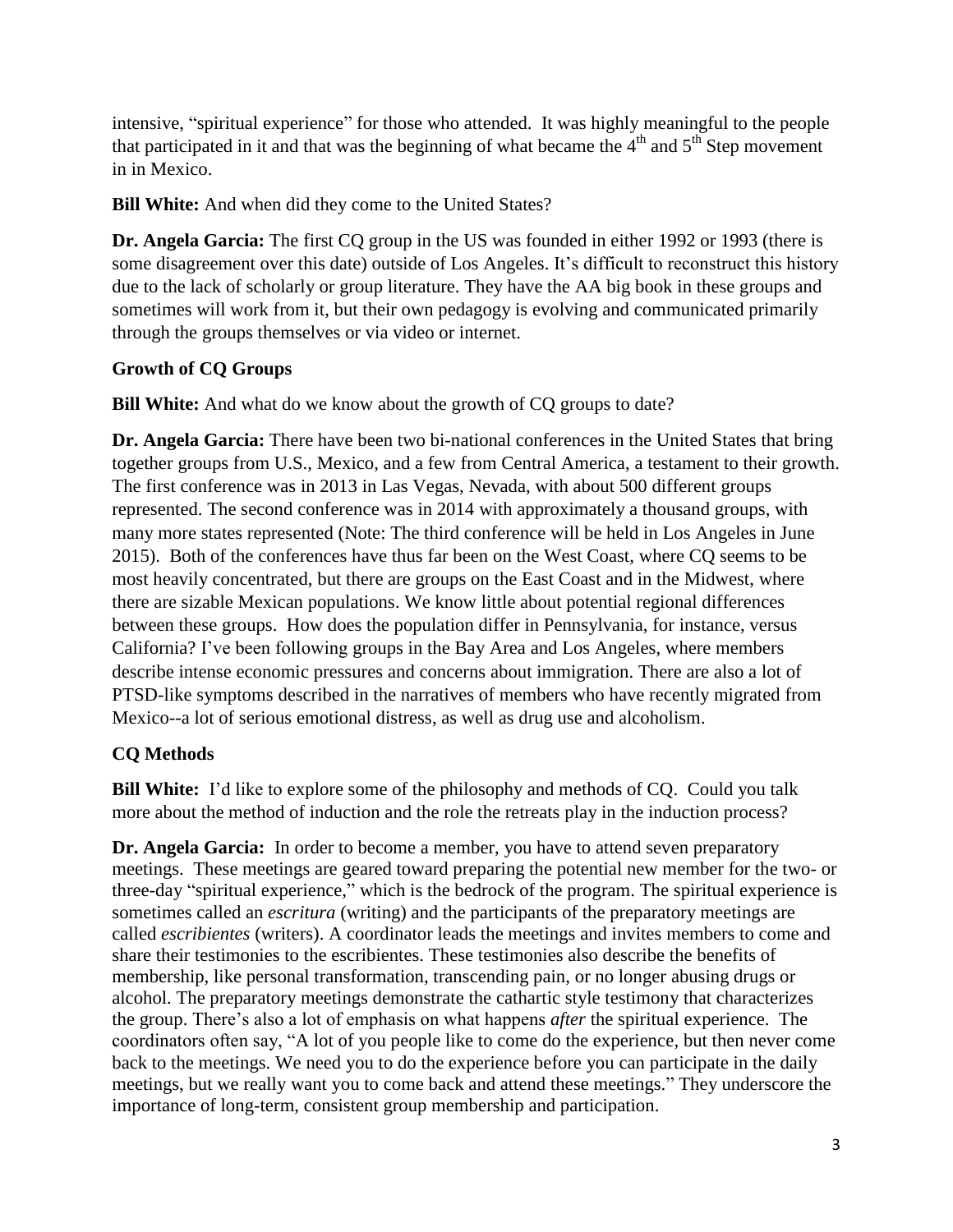One of the things that I think is so appealing to the meetings is that they create a community of often highly marginalized people that lack access to resources or are separated from their families who may live in their country of origin. In the group, people, many of whom are likely undocumented, begin to make connections with others, and these connections become very meaningful. The seven preparatory meetings begin to establish these connections, but they also test the degree of commitment of those seeking support and group membership.

**Bill White:** And the preparatory meetings are different than the meetings that would follow the retreats.

**Dr. Angela Garcia:** Yes. The newcomers generally aren't allowed to speak during the preparatory meetings. They are asked to listen and reflect on what is being said to them, as well as reflect on the way it is being said to them.

**Bill White:** Are there meetings in both Spanish and English?

**Dr. Angela Garcia:** The groups in the Bay Area that we've been looking at are almost exclusively Spanish-speaking, but many of the members speak some English. There are also bilingual and even a few English-speaking groups, which are composed primarily of Mexican-American, non-Spanish speakers.

**Bill White:** What would distinguish CQ meetings from a traditional AA or NA meeting?

**Dr. Angela Garcia:** Like AA or NA, CQ opens with the coordinator reading the by-laws of the group, stating: "We are a Fourth and Fifth Step Group, which supports itself through its own contributions." But they go on to say, "the only requirement for being here (besides the going through the experience) is that you want to transcend the pain in your life and to stop suffering." CQ does not distinguish between alcoholism or other addiction to other drugs, and it includes people without addiction problems. There is also an explicit emphasis on transcending pain, versus getting clean and sober. There's also a strong religious sensibility. Most groups I've visited have framed pictures of Bill W and Dr. Bob on the wall. But, more importantly, there are pictures of Jesus Christ, crucifixes, sometimes even Holy Water, giving the groups a Church-like quality. A typical meeting begins with the Serenity Prayer and ends with the Catholic Our Father prayer.

CQ meetings are "closed" only in the sense that you have to have gone through the retreat experience to attend. As long as you've gone through that, you're welcome to attend any CQ meeting. When we began our study, we hadn't completed a spiritual experience and there were certain meetings that we couldn't observe, but after we had our experience (Garcia and Anderson) we've been welcomed to attend pretty much everything.

**Bill White:** What about the format of the meetings?

**Dr. Angela Garcia:** There is a coordinator, there are by-laws. Many meetings are held for two hours, but others may go on for a very long time, even as long as five hours. There'll be a primary speaker, or a visiting speaker from another group, who may spend one to two hours at the podium sharing deep personal histories. Members also go to the podium to share, and in a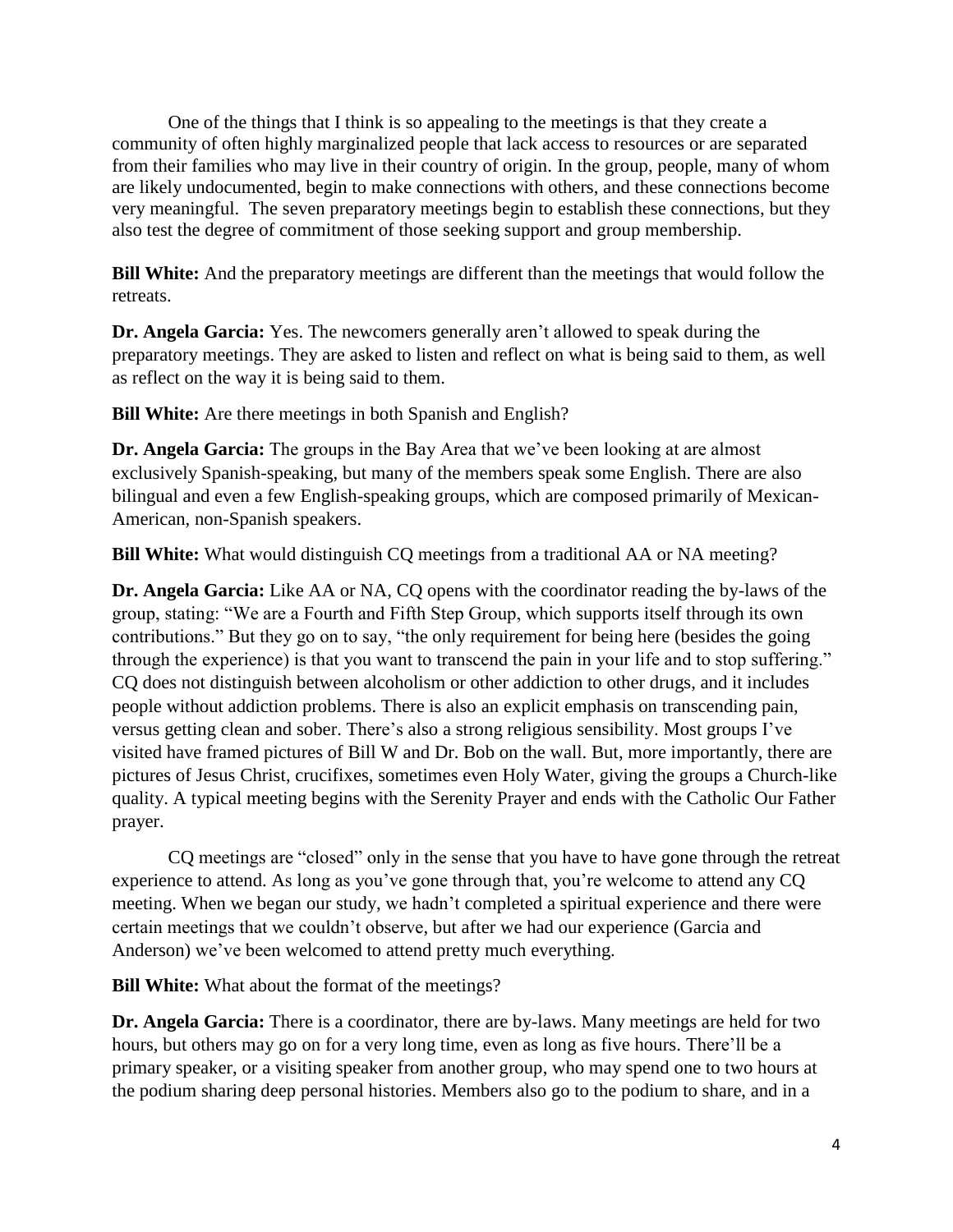similarly deep way. As an anthropologist, that's what I've found so interesting. The talks from the podium are more of a life history than a drug narrative. A lot of issues are described. Drug and alcohol use is often the least significant issue.

**Bill White:** Is there still an emphasis on abstinence and, for example, the use of sobriety dates?

**Dr. Angela Garcia:** Yes, but the approach to abstinence and clean living is to talk about your life, your resentments, and your emotional pain in the meetings. Addiction is linked to these, but the emphasis is on getting to these core issues—the source of pain one has experienced and the pain one has caused others, and to transcend this pain. The meetings have a very confessional quality, but confession is not something that takes place "privately" with a sponsor, and it's not always given freely. It's often solicited by the coordinator or sponsor and is shared with the entire group.

**Bill White:** And what about the expectation of how long a member should participate in the meetings?

**Dr. Angela Garcia:** Continued involvement is strongly encouraged, but groups recognize that many of their members live highly mobile, sometimes precarious, lives. They may not have steady housing or work or they have to do seasonal work. There is an understanding that life gets in the way of consistent participation, but it's definitely encouraged and it's facilitated by having groups in other places or having testimonies and member chat rooms available online. Everyone has a mobile phone and most of them have internet on their phone so the internet has become an important tool for continued participation.

**Bill White:** Are there sponsorship and rituals similar to other Twelve-Step groups?

**Dr. Angela Garcia:** There are, and they are very important. The sponsors are called *padrinos* or *madrinas*, which is the term also used in Spanish in Twelve-Step groups, and there are *ahijados* and *ahijadas*, which are the sponsees. This also comes from the Mexican-Catholic language of Godparenthood. The sponsors help facilitate the testimonies. They offer counsel privately (*apadrinamiento*) in person or by phone.

**Bill White:** Is there an emphasis on helping others within the group or larger areas of community service?

**Dr. Angela Garcia:** Yes. Absolutely. Service is very important. One aspect of service that's emphasized is to participate in meetings in order to be present for someone else. It's not about just having an experience and then disappearing, but actually becoming an active member and supporting others. Part of service is contributing money to pay the rent on meeting places, or helping out during spiritual experiences. Another very important component of helping includes sharing clothing, food, and other resources. One of the groups that I've been looking at has a donation bin where people can bring children's clothing or extra food. There is a real spirit of sharing within the groups.

**Bill White**: Is co-attendance in CQ groups and AA groups common?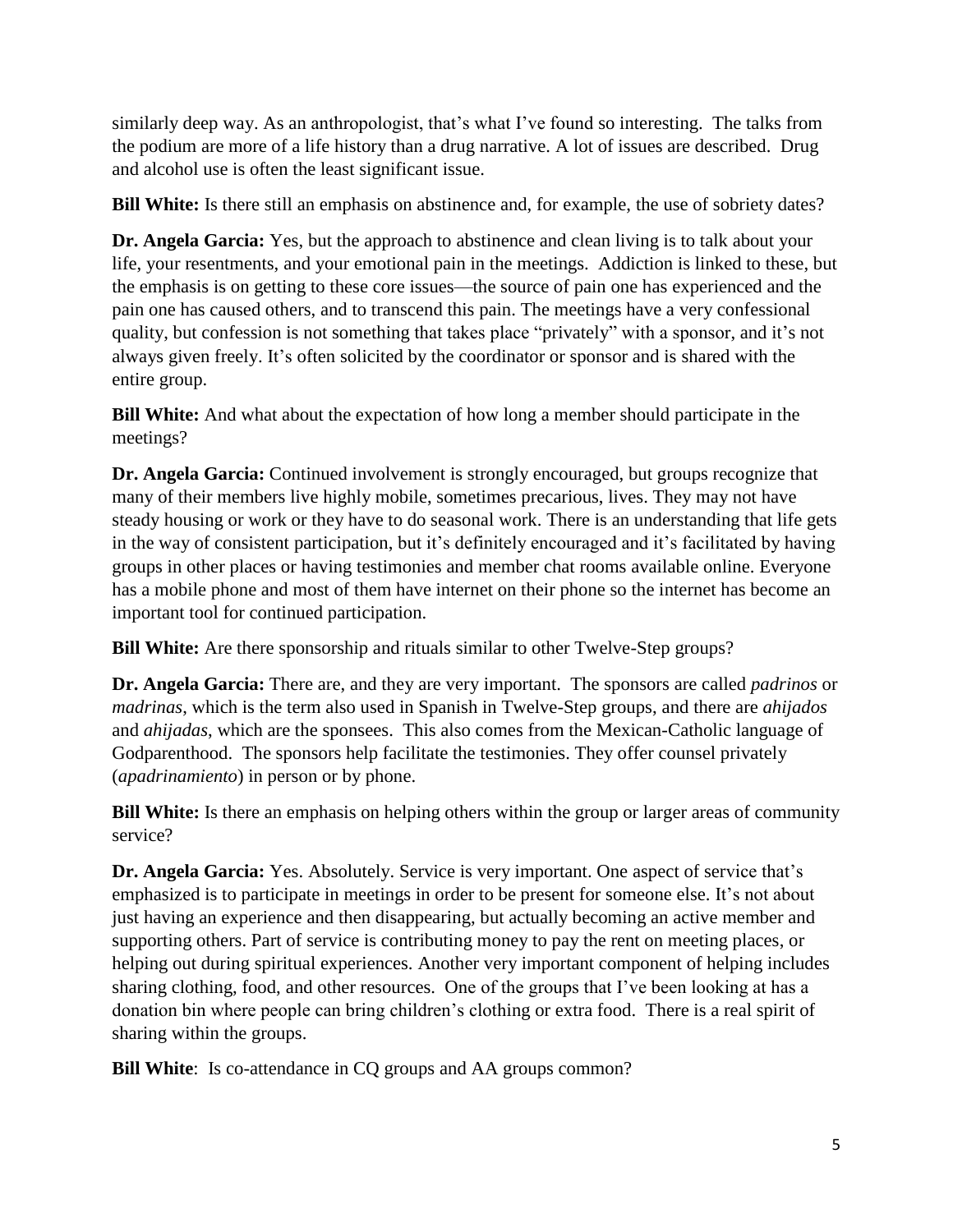**Dr. Angela Garcia**: Some of the people that we've talked to also have traveled for work or have lived in other places where there's no Fourth and Fifth Step groups so they've gone to AA, and then when they get back to a place where Fourth and Fifth Step groups are available, they go back to those. So, there's some movement in and between groups.

**Bill White:** What is the role of families and children in CQ groups?

**Dr. Angela Garcia:** Children will sometimes accompany a parent to a meeting. The child does not necessarily participate in the meeting but being there and absorbing the information raises the question of whether it would have a preventative benefit or any harmful effects. There are also separate meetings for adolescents and teenagers. Sometimes parents bring their children to the spiritual experience, but they are kept separate from the adults.

## **CQ Traditions**

**Bill White:** How would you describe any differences between AA Traditions and how CQ groups operate organizationally?

**Dr. Angela Garcia:** By all appearances, CQ groups look similar to traditional AA meetings. Oftentimes, they will have the AA Big Book in Spanish and they'll turn to it at various times. The Serenity Prayer and AA Responsibility Declaration are often recited during meetings. AA references are common, and a lot of the members have long histories in AA. So, there's continuity between the groups, but there are also big differences.

**Bill White:** Are CQ groups financially self-supporting?

**Dr. Angela Garcia:** They are financially self-supporting. Groups are often well integrated into the surrounding community so, for instance, a small grocery store might donate stuff to the group such as overripe fruit or day old bread. So, there are donations, but not of money.

**Bill White:** And what about anonymity at the level of press? Is it similar to AA where people would only use first name and last initial of last name?

**Dr. Angela Garcia:** Generally, no. That is another distinction between AA and CQ. These groups tend to be very community-based and people know each other. They're not coming from various parts of the city into this meeting. They're likely coming from within a several block radius, walking or taking the bus to the meeting, and they know each other. This makes a difference in how members think about such issues as anonymity. Also, people record and post testimonies on the internet.

**Bill White:** Have the founders been interviewed using their full names at the level of press?

**Dr. Angela Garcia:** Yes, one of them has. He really wants people to know about these groups and so is often out doing public speaking and coming to the United States to give talks at conferences and other venues. He and his wife are both very public and there are newspaper articles about them in Mexico.

## **Emotional Intensity of CQ Groups**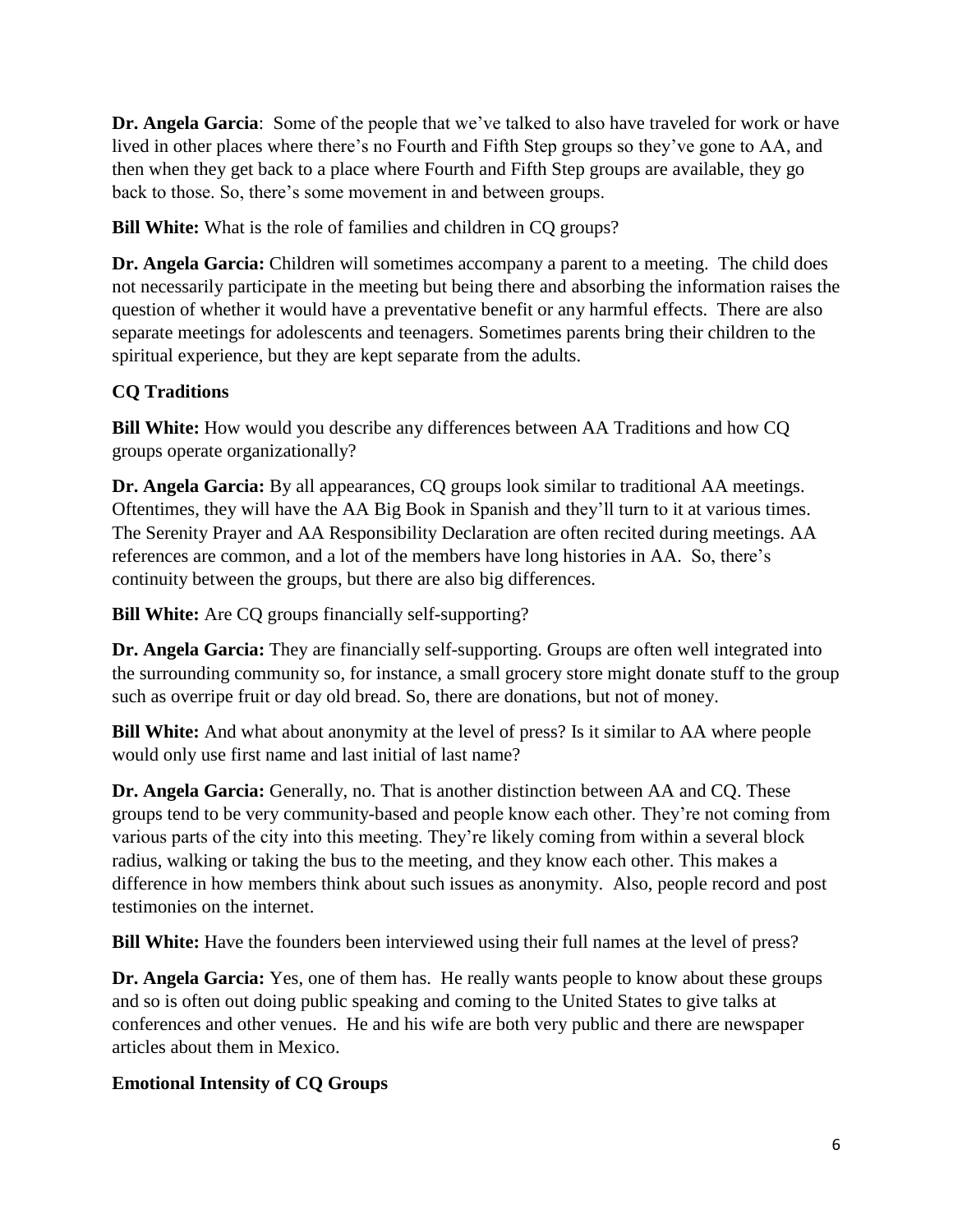**Bill White:** In your article in *Alcoholism Treatment Quarterly*, you raise concern by others about CQ methods and their emotional intensity. Could you elaborate on that?

**Dr. Angela Garcia:** Yes, we share some of these concerns, particularly if you are really emotionally unstable and are pressured to disclose emotionally traumatic experiences. For example, in one meeting, I observed a female sponsor trying to get another woman to talk about her sexually traumatic past, which she attributed to her promiscuity and subsequent "emotional sickness." This was a woman with severe anxiety and panic attacks and she seemed quite frail to me. I worried that she might respond badly to being pressured to talk about her trauma. Also, during the spiritual experience, people are provided with little food and generally do not sleep for two days. This induces feelings of euphoria, but it can also be dangerous for people with underlying health disorders, like diabetes. I'm hoping that through this research and creating more ties with these groups that there will be certain kinds of adjustments to respond to the medical or emotional needs of the participants, and to avoid dangers that may be inherent in these methods. But this is difficult because part of the appeal, and part of the philosophy is that in order to have the needed cathartic experience, you have to reach a sort of emotional edge.

Among Mexican AA members and Mexican addiction clinicians that we interviewed, there have been allegations that some of the cathartic practices are crude and ineffective, and there have been warnings to the public against participating in these groups. You can see these warnings on the internet where people are warned that they might go psychotic or commit suicide. In the three years that we've been looking at these groups, we've found no evidence of this kind of response. Quite the opposite. CQ groups seem to be filling a real purpose in the lives of people that have few support options. I think we do these communities a disservice by saying that groups like CQ are dangerous, crude, and ineffective without doing the research that can rigorously define their potential value and risks.

#### **Future Research**

**Bill White:** What do you see as some of the important future research questions related to CQ that you hope you and others will be able to explore?

**Dr. Angela Garcia:** One is the role of spirituality in Latino recovery. The rise of CQ groups provides a perfect opportunity to explore this. Another is the use of technology for recovery among a highly mobile, precariously housed, often undocumented population. There have been studies that have suggested that Latinos don't have access to the internet, but we see that they do and they're increasingly utilizing the internet and YouTube and Facebook as a way to find and remain connected to groups and to each other. CQ participants have described to us feeling strength in knowing that there was this community that they could contact via their cell phone. We would also like to look more closely at the cathartic experience and its effects. And I would like to better understand the threshold of danger that people are inched toward during the experience. This is a potentially powerful experience that may include dangers we do not yet fully understand. I'm also really interested in trauma and addiction and the kinds of trauma that people in these groups tend to experience, which is the trauma of the drug war, the trauma of migration, and the trauma of living an undocumented life. The study of CQ provides a window